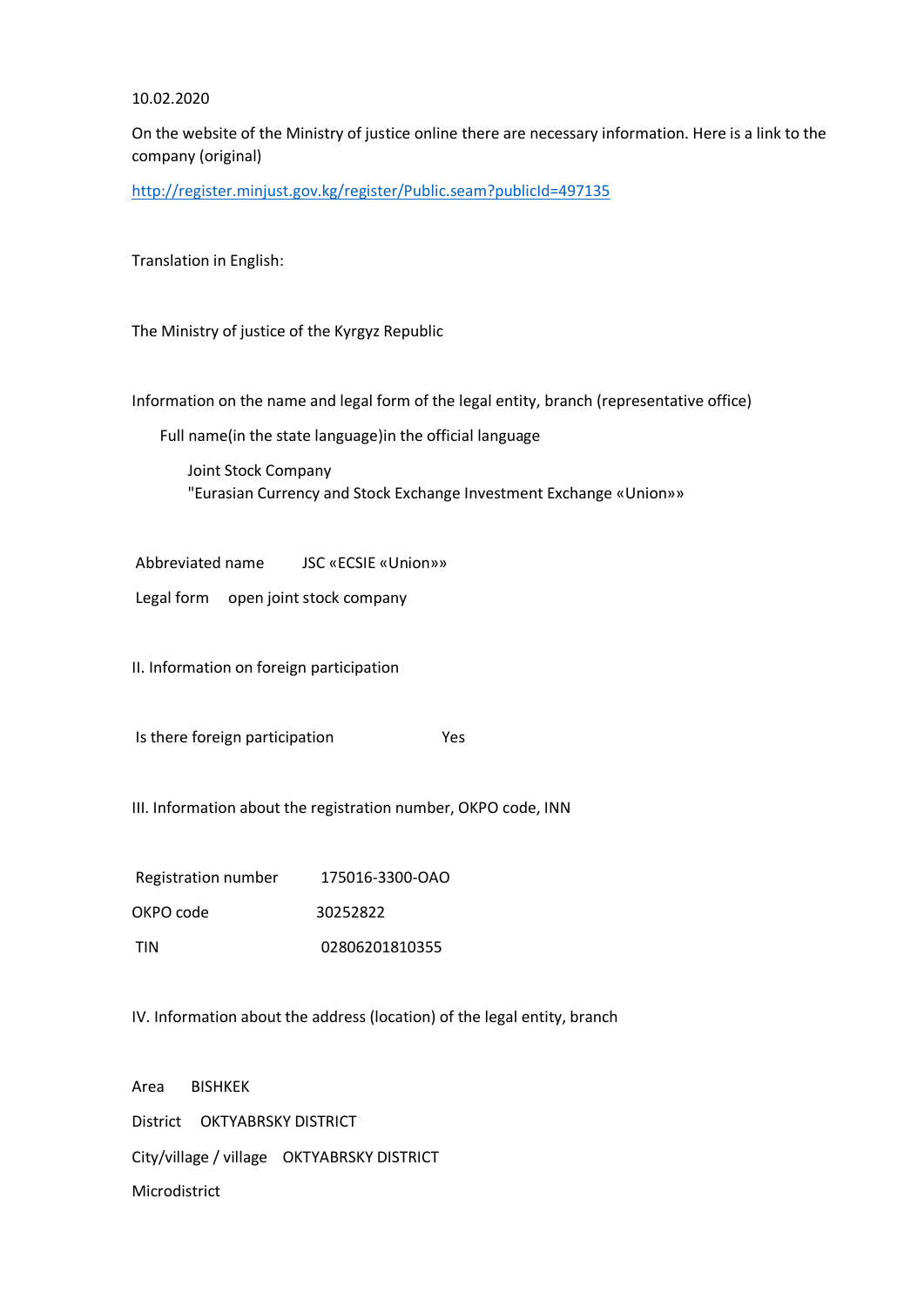Street (Avenue, Boulevard, alley, etc.) Kulatova street building № 8/1 apartment number (office, room, etc.)) office 38

Information about the contact details of the legal entity branch (representative office)

Phone 0312394055

Fax

Email address

VI. Information on state (registration) registration (re-registration) of a legal entity, branch (representative office)

State (accounting) registration or re-registration - Re-Registration

Order date 06/03/2019

Date of initial registration (in case of state re-registration)

VII. Information about the method of creating a legal entity

Method of creation

VIII. Information on the form of ownership

Form of ownership - Private

IX. Information about the Manager/Director (in the case of collegial-the first head)

Surname, name, patronymic

Chabanova Aigul Myrzanazarovna

X. Information on the main activity of a legal entity Main activity - Transactions in financial markets on behalf of other persons Economic activity code 66.12.1

XI. Information about the founders (participants)